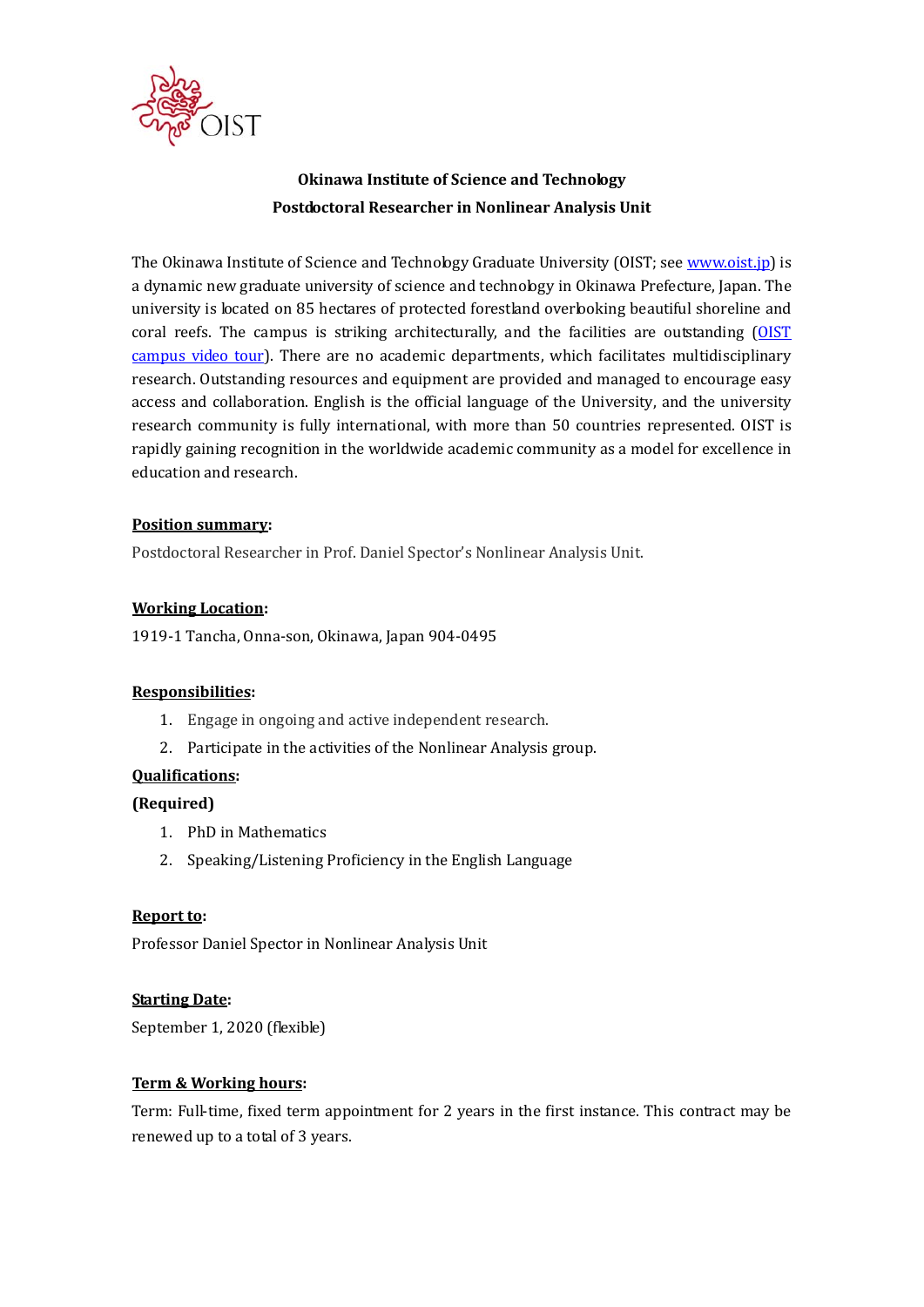

Working hours: 9:00-17:30 (Discretionary)

### **Compensation & Benefits:**

Compensation commensurate with experience, in accordance with the OIST Employee Compensation Regulations

### Benefits:

- Relocation, housing and commuting allowances
- Annual paid leave and summer holidays
- Health insurance (Private School Mutual Aid http://www.shigakukyosai.jp/ )
- Welfare pension insurance (kousei-nenkin)
- Worker's accident compensation insurance (roudousha-saigai-hoshou-hoken)

### **How to Apply:**

Apply by emailing your Submission Documents to:

### **daniel.spector[at]oist.jp**

(Please replace [at] with @ before using this email address)

or send by post to the following address: Nonlinear Analysis Unit Okinawa Institute of Science and Technology Graduate University 1919-1, Onna, Onna-son, Okinawa 904-0495, Japan

### **Submission Documents:**

- Cover letter in English that discusses connection with Prof. Daniel Spector's work
- Curriculum vitae in English
- Research Plan in English
- Names and contact information of 3~5 referees

\* Please be sure to indicate where you first saw the job advertisement.

### **Application Due Date:**

Applications will be reviewed on a continuing basis.